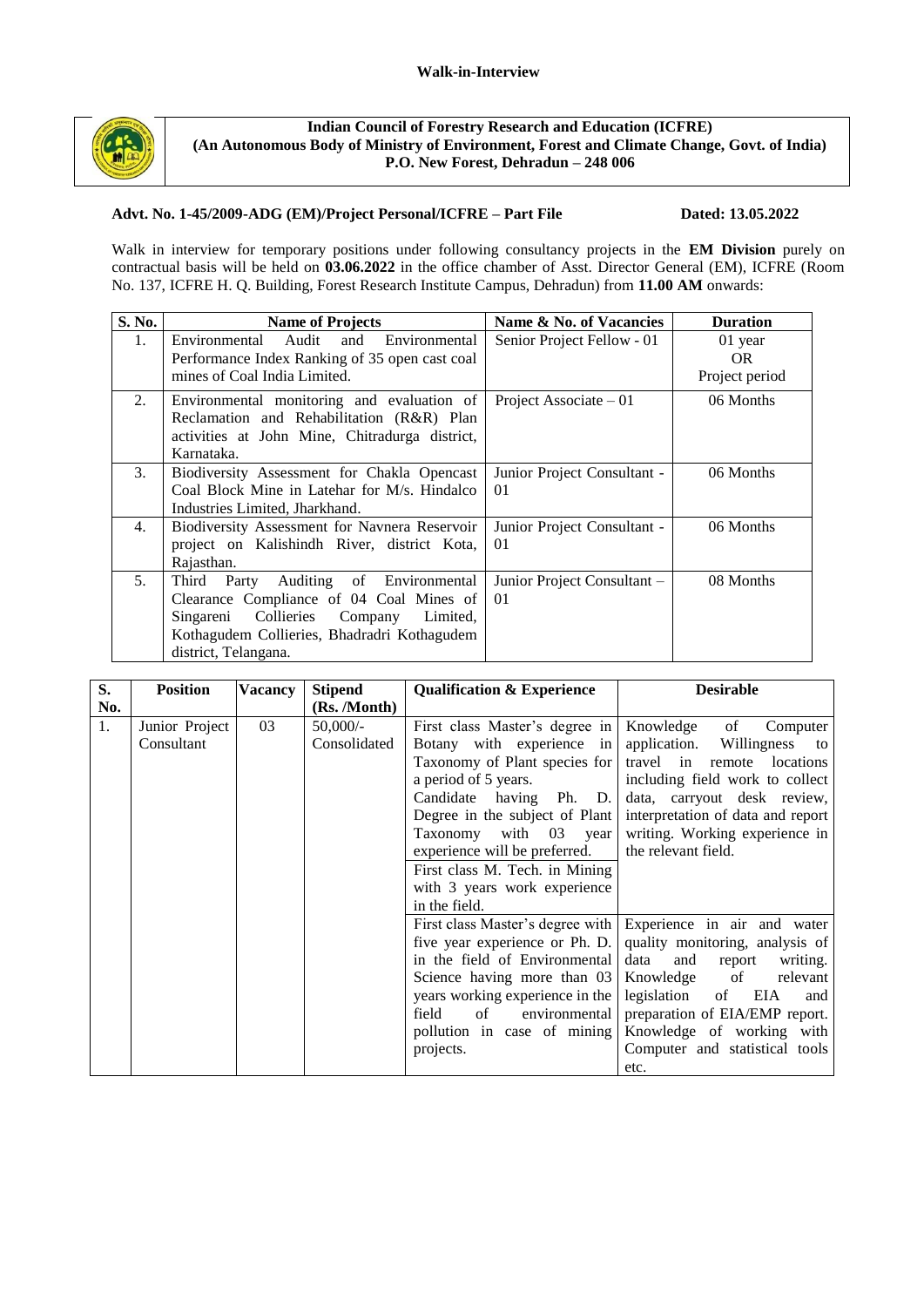| 2. | Project<br>Associate     | 01 | $40,000/ - +$<br><b>HRA</b> | Biodiversity/ Botany having interpretation of data                                                                                                     | First class Master's degree with   Willingness to travel including<br>five years experience or Ph. D. Field work to collect data,<br>in the field of Ecology and carryout desk based research,<br>and<br>more than 03 years working experience in EIA/EMP report<br>experience in the relevant field writing. Knowledge of working |
|----|--------------------------|----|-----------------------------|--------------------------------------------------------------------------------------------------------------------------------------------------------|------------------------------------------------------------------------------------------------------------------------------------------------------------------------------------------------------------------------------------------------------------------------------------------------------------------------------------|
|    |                          |    |                             | in case of developmental<br>projects.                                                                                                                  | with Computer and statistical<br>tools etc.                                                                                                                                                                                                                                                                                        |
| 3. | Senior Project<br>Fellow | 01 | $23,000/ - +$<br><b>HRA</b> | First<br>class<br>Master<br>in<br>degree/B.Tech.<br>informatic/GIS/Remote<br>experience in the relevant field<br>in case of developmental<br>projects. | Generation and analysis of data<br>Geo related to land use pattern.<br>Knowledge of working with<br>Sensing having 02 years' Computer, AutoCad and GIS,<br>etc.                                                                                                                                                                    |

#### **Age and T&C of Engagement:**

Terms and conditions for engagement of Junior Project Consultant, Project Associate and Senior Project Fellow will be governed by the ICFRE and GoI Rules. The upper age limit for Junior Project Consultant is 65 years, Project Associate is 35 years and 32 years for Senior Project Fellow, which is relaxable upto 5 years for candidates belonging to SC/ST/Women/PH and 3 years for OBC as per ICFRE/Govt. of India Rules. The criteria for selection of the candidate may be relaxed in exceptional cases at the discretion of the management. Duration of engagement period may be curtailed or extended at the discretion of the Competent Authority.

#### **GeneralConditions:**

- 1. Considering cases of COVID-19 pandemic in the country, the Walk-in-Interview will be held through both offline and video conference mode. Local candidates from Uttarakhand, Delhi & NCR and nearby states may appear for Walk-in-Interview in person, however others including person from COVID-19 affected area may be exempted to appear in person for Walk-in-Interview and they may opt for Walk-in-Interview through VC (Google Meet app). Such candidates are required to intimate this office prior to the date of Walk-in-Interview through e-mail at E-mail: [adg\\_eia@icfre.org](mailto:adg_eia@icfre.org)
- 2. All interestedCandidates applying for above mentioned post have to submit a scanned copy of their resume in the prescribed format as available on ICFRE website [www.icfre.orga](http://www.icfre.org/)long with self attested copies of testimonials and recent passport size photograph pasted with their signed application through e-mail at [adg\\_eia@icfre.org](mailto:adg_eia@icfre.org) on or **before 26.05.2022 positively** for prior screening. Applications received **after 26.05.2022** will not be entertained. Candidates are required to mention the mode of their Walk-in-Interview in their application form.
- 3. After prior screening the eligible candidates will be communicated through e-mail in advance to appear for Walk-in-Interview before the actual date of interview.
- 4. All eligible candidates appearing for Walk –in-Interview in person shall report on **03.06.2022 by 9.30 AM** at the office of ADG (EM) at ICFRE H.Q. Room No.137, Dehradun with their complete and signed Bio-data and Original Testimonials.
- 5. Awards of the assignment on contract shall be governed as per Rules applicable in ICFRE and do not guarantee subsequent employment to any of the engaged person on contract under the Council.
- 6. Applicants not fulfilling the required qualifications and conditions will not be considered. Decision of the selection committee will be final and binding on applicant.
- 7. No TA/DA is admissible for this Walk in interview.

ADG (EM) ICFRE, Dehradun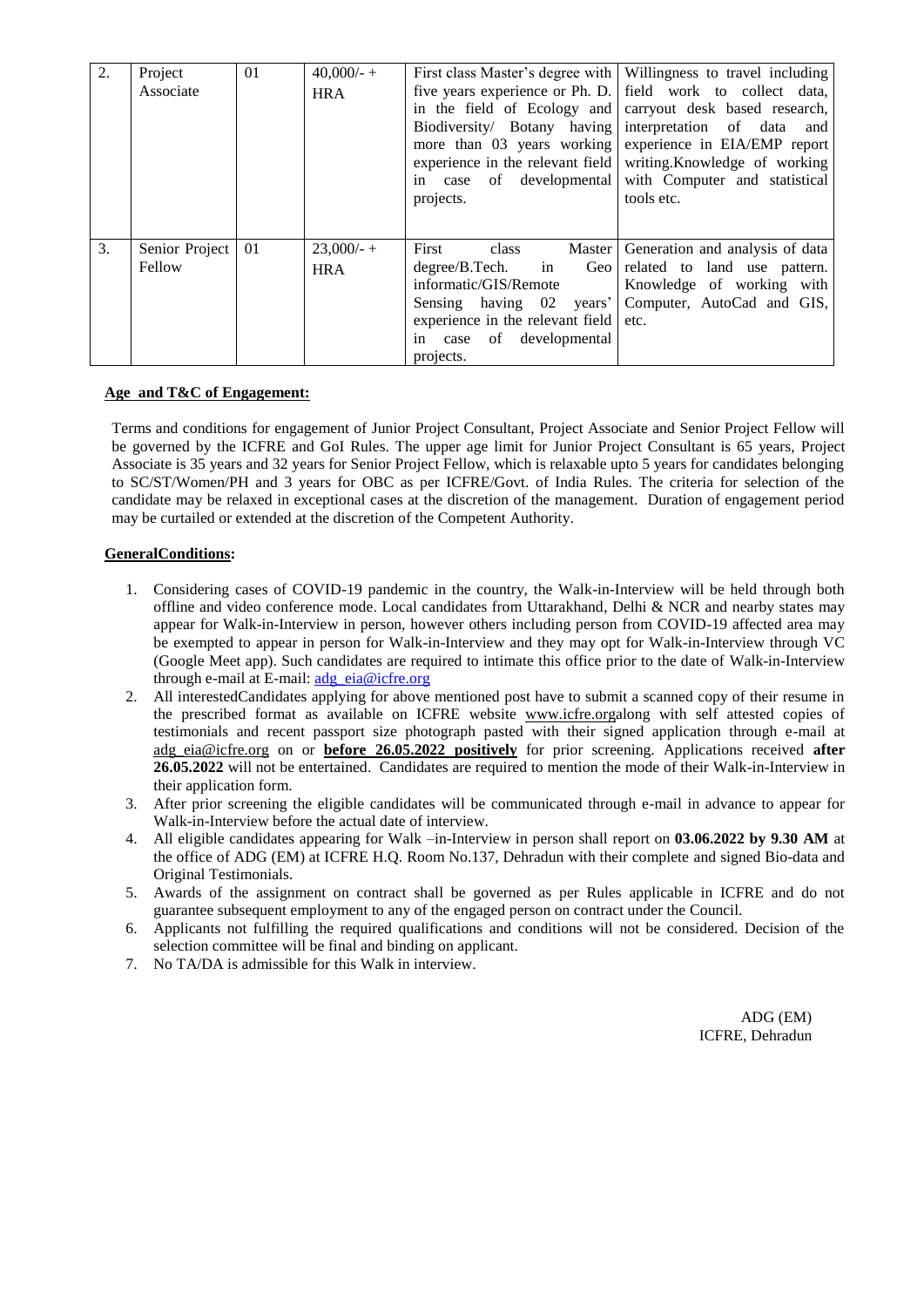#### तात्कालिक साक्षात्कार (वाक इन इंटरव्यू)



भारतीय वानिकी अनुसंधान एवं शिक्षा परिषद (भा0वा0अ0शि0प0) (पर्यावरण, वन एवं जलवायु पर्रिवर्तन मंत्रालय, भारत सरकार की एक स्वायत्त परिषद्) पो0 ओ0 न्यूफॉरेस्ट, देहरादून- 248 006

विज्ञापन संख्या 1-45 / 2009-एडीजी (ईएम) / परियोजना वैयक्तिक / भा0वा0अ0शि0प0-पार्ट फाइल दिनांकः 13.05.2022

पर्यावरण प्रबंधन प्रभाग की निम्नलिखित परामर्श परियोजनाओं के लिए अनुबंध के आधार पर अस्थायी पदो के लिए तात्कालिक साक्षात्कार सहायक महानिदेशक (प0 प्र0), भा0वा0अ0शि0प0 (कक्ष संख्या 137, भा0वा0अ0शि0प0 मुख्यालय भवन, वन अनुसंधान संस्थान परिसर, देहरादून) के कक्ष में **दिनांक 03.06.2022 को सुबह 11.00 बजे** पूर्वाहन से आयोजित किया जाएगा।

| क्रम संख्या    | परियोजनाओं का नाम                                                                                                                      | पदों का नाम और संख्या            | अवधि                           |
|----------------|----------------------------------------------------------------------------------------------------------------------------------------|----------------------------------|--------------------------------|
| 1.             | कोल इंडिया लिमिटेड के कोयला खदानों के लिए<br>पर्यावरण अनुपालन शर्तों के आधार पर पर्यावरण<br>सूचकांक रेटिंग तैयार करना।                 | सीनियर प्रोजेक्ट फेलो- 01        | 01 वर्ष<br>या परियोजना<br>अवधि |
| 2.             | जिला चित्रदुर्गा, कर्नाटक में जॉन माईन संबंधित<br>सुधार एवं पुनर्वास योजना गतिविधियों की<br>पर्यावरणीय निरीक्षण एवं मूल्यांकन करना।    | प्रोजेक्ट एसोसिएट– 01            | 06 महीना                       |
| 3.             | हिण्डालको इंडस्ट्रीज लिमिटेड, लातेहर में चकला<br>ओपनकास्ट कोल ब्लॉक खदान के लिये जैव<br>विविधता मूल्यांकन करना।                        | जूनियर प्रोजेक्ट कन्सलटेंट - .01 | 06 महीना                       |
| $\overline{4}$ | जिला कोटा, राजस्थान में कालीसिंध नदी पर<br>नवनेरा जलाशय परियोजना के लिए जैव विविधता<br>अध्ययन करना।                                    | जूनियर प्रोजेक्ट कन्सलटेंट - .01 | 06 महीना                       |
| 5.             | सिंगरेनी कोलरीज़ कंपनी लिमिटेड, कोठागुडेम,<br>तेलंगाना की 04 कोयला खदानों की पर्यावरणीय<br>मंजूरी अनुपालन की थर्ड पार्टी ऑडिटिंग करना। | जूनियर प्रोजेक्ट कन्सलटेंट - .01 | 08 महीना                       |

| पद                               | रिक्तियां | वेतन                         | आवश्यक योग्यता                                                                                                                                                                                                                                                                                                     | वांछनीय योग्यता                                                                                                                                                                                                                                                          |
|----------------------------------|-----------|------------------------------|--------------------------------------------------------------------------------------------------------------------------------------------------------------------------------------------------------------------------------------------------------------------------------------------------------------------|--------------------------------------------------------------------------------------------------------------------------------------------------------------------------------------------------------------------------------------------------------------------------|
|                                  |           | (रु0 प्रति माह)              |                                                                                                                                                                                                                                                                                                                    |                                                                                                                                                                                                                                                                          |
| जूनियर<br>प्रोजेक्ट<br>कन्सलटेंट | 03        | रु0 50,000/-<br>समेकित       | वनस्पति विज्ञान में प्रथम श्रेणी में<br>मास्टर डिग्री के साथ 05 वर्ष<br>के<br>का पौधों की प्रजातियों<br>वर्गीकरण में अनुभव।<br>प्लांट टैक्सोनॉमी के विषय में<br>पी.एच. डी. डिग्री 03 वर्ष के<br>दी<br>अनुभव को प्राथमिकता<br>जाएगी।<br>प्रथम श्रेणी एम0 टेक0 व खनन<br>क्षेत्र में 03 वर्ष के कार्य अनुभव<br>के साथ | कार्यक्षेत्र से डेटा एकत्र करने, डेस्क आधारित अनुसंधान,<br>डेटा की व्याख्या और रिपोर्ट लेखन सहित दूरदराज के<br>स्थानों में यात्रा करने की इच्छा। संबंधित क्षेत्र में कार्य<br>करने के अनुभव के साथ ही कम्प्यूटर और सांख्यिकीय<br>विधियों आदि के साथ कार्य करने का ज्ञान। |
|                                  |           |                              | पॉच वर्ष के अनुभव के साथ<br>प्रथम श्रेणी में मास्टर डिग्री या<br>पी एच डी, खदान संबंधित<br>पर्यावरण प्रदूषण के क्षेत्र में 03<br>वर्ष से अधिक का कार्य अनुभव<br>के साथ।                                                                                                                                            | हवा और पानी की गुणवत्ता की निगरानी, डेटा के<br>विश्लेषण और रिपोर्ट लेखन में अनुभव। कम्प्यूटर और<br>सांख्यिकीय विधियों आदि के साथ कार्य करने का ज्ञान।                                                                                                                    |
| प्रोजेक्ट<br>एसोसिएट             | 01        | रु0 40,000/-<br>+ एच. आर. ए. | पारिस्थितिकी और जैवविविधता<br>$\sqrt{ }$ वनस्पति विज्ञान के क्षेत्र में<br>पी0एच0डी0 के साथ 03 वर्ष से<br>श्रेणी<br>में<br>अधित या<br>प्रथम<br>स्नातकोत्तर के साथ विकास<br>परियोजनाओं से संबंधित क्षेत्र में<br>05 वर्ष का कार्य अनुभव ।                                                                           | कार्यक्षेत्र से डेटा एकत्र करने, डेस्क आधारित अनुसंधान,<br>डेटा की व्याख्या और पर्यावरण प्रभाव आकलन एवं<br>पर्यावरण प्रबंधन योजना रिपोर्ट लेखन सहित दूरदराज के<br>स्थानों में यात्रा करने की इच्छा। कम्प्यूटर और<br>सांख्यिकीय विधियों आदि के साथ कार्य करने का ज्ञान।   |
| सीनियर<br>प्रोजक्ट फेलो          | 01        | रु0 23,000/-<br>+ एच. आर. ए. | जियो इनफॉर्मेटिक जी आई<br>एस/रिमोट सेंसिंग में प्रथम<br>श्रेणी<br>बी0<br>में<br>टेक0 ⁄<br>विकास<br>स्नातकोत्तर<br>व<br>परियोजनाओं से संबंधित क्षेत्र में<br>02 वर्ष का कार्य अनुभव।                                                                                                                                | भूमि उपयोग पैटर्न से संबंधित डेटा का सृजन और<br>विश्लेषण। कम्प्यूटर पर ऑटोकैड और जी आई एस<br>आदि के साथ कार्य करने का ज्ञान।                                                                                                                                             |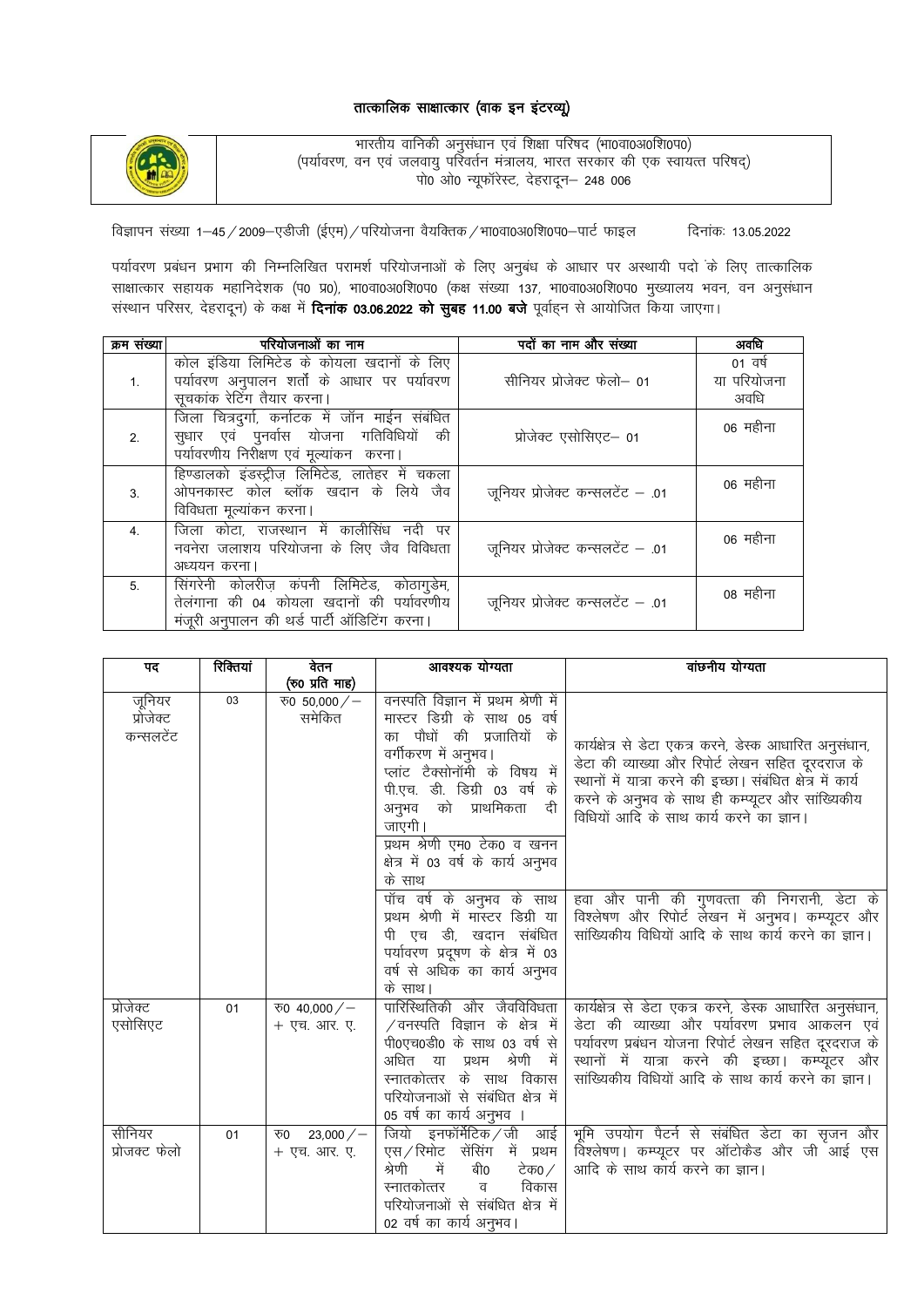#### भर्ती संबंधित नियम और शर्तें :

जुनियर प्रोजेक्ट कन्सलटेंट, प्रोजेक्ट एसोसिएट और सीनियर प्रोजेक्ट फैलो की भर्ती के लिये भा0वा0अ0शि0प0 (ICFRE), देहरादून व भारत सरकार द्वारा निर्धारित नियम एवं शर्तें लागू होंगी। जूनियर प्रोजेक्ट कन्सलटेंट के लिये ऊपरी आयुसीमा 65 वर्ष, प्रोजेक्ट एसोसिएट के लिये ऊपरी आयुसीमा 35 वर्ष और वरिष्ठ प्रोजेक्ट फैलो के लिये ऊपरी आयुसीमा 32 वर्ष है, जो अनुसुचित जाति/अनसचित जनजाति/महिला/दिव्यांग से संबंधित उम्मीदवारों के लिए 5 वर्ष और ओबीसी अभ्यर्थी के लिए 3 वर्ष की छट भारत सरकार एवं भा0वा0अ0शि0प0 (ICFRE) के नियमानुसार होगी। प्रबंधन के विवेक के अनुसार असाधारण मामलों में उम्मीदवार के चयन के मानदण्ड में ढील दी जा सकती है। सक्षम अधिकारी के विवेक पर भर्ती की अवधि को घटाया या बढाया जा सकता है।

#### सामान्य शर्तें:

1. देश में कोविड–19 महामारी के मामलों को ध्यान में रखते हुए वॉक–इन–इंटरव्यू ऑफलाइन और विडियोकॉन्फ्रेंस के माध्यम से आयोजित किया जायेगा। उत्तराखण्ड, दिल्ली एवं एन सी आर, निकटवर्ती राज्यों और आसपास के स्थानीय उम्मीदवार वॉक-इन-इंटरव्यू के लिये उपस्थित हो सकते हैं, हालांकि कोविड-19 प्रभावित क्षेत्रों के अभ्यर्थी सहित अन्य को वॉक-इन-इंटरव्यू के लिए व्यक्तिगत रूप से उपस्थित नहीं होने की छूट दी जा सकती है और वे साक्षात्कार के लिये विडियो कॉन्फ्रेंस (गूगल मीट ऐप) का विकल्प चुन सकते हैं। विडियोकॉन्फ्रेंस के माध्यम से साक्षात्कार देने वाले उम्मीदवारों को ई—मेल adg eia@icfre.org पर इस कार्यालय को साक्षात्कार की तारीख से पहले सुचित करना अनिवार्य होगा।

2. उपर्युक्त पद के लिए आवेदन करने वाले सभी इच्छुक उम्मीदवार अपने शिक्षा एवं अनुभव की जानकारी निर्धारित प्रारूप में भरकर एवं साथ ही सभी अंकपत्रों एवं प्रामणपत्रों की स्वप्रमाणित प्रतियों एवं हाल ही में लिए गए अपने पासपोर्ट साईज फोटो के साथ आवश्यक रूप से **दिनांक 26.05.2022 तक या इससे पहले इस कार्यालय को ई—मेल adg eia@icfre.org के माध्यम से भेज** दें। दिनांक 26.05.2022 के बाद प्राप्त आवेदनों पर विचार नहीं किया जाएगा। उम्मीदवारों को अपने आवेदन पत्र में उनके साक्षात्कार यथा ऑफ लाइन या विडियोकॉन्फ्रेंस मोड का उल्लेख करना आवश्यक होगा।

3. पूर्वस्क्रीनिंग के आधार पर पात्र उम्मीदवारों को साक्षात्कार की वास्तविक तारीख से पहले साक्षात्कार हेतु प्रस्तुत होने के लिए ई-मेल के माध्यम से सूचित किया जाएगा।

4. ऑफलाइन माध्यम से साक्षात्कार देने वाले सभी पात्र उम्मीदवार **दिनांक 03.06.2022 को सुबह 9:30 बजे** तक सहायक महानिदेशक (प0प्र0), भा0वा0अ0शि0प0 (ICFRE), मुख्यालय, देहरादून, कमरा नं0 137 पर्यावरण प्रबंधन कार्यालय में अपने स्वहस्ताक्षरित बायोडाटा और मूल प्रमाणपत्रों के साथ उपस्थित होंगे।

5. अनुबंध के अन्तर्गत भर्ती किये गए अभ्यर्थी भा0वा0अ0शि0प0 (ICFRE) के नियमानुसार शासित होंगें और अनुबंध के तहत परिषद में भर्ती किये गए किसी भी व्यक्ति को बाद में स्थाई रोजगार की कोई गारंटी नहीं होगी।

6. आवश्यक योग्यता और शर्तों को पर्ण न करने वाले आवेदकों पर विचार नहीं किया जाएगा। चयन के लिए चयन समिति का निर्णय अंतिम और आवेदक पर बाध्यकारी होगा।

7. इस वॉक-इन-इंटरव्यू के लिए कोई टीए / डीए देय नहीं होगा।

सहायक महानिदेशक, प0 प्र0 भा0वा0अ0शि0प0, देहरादन